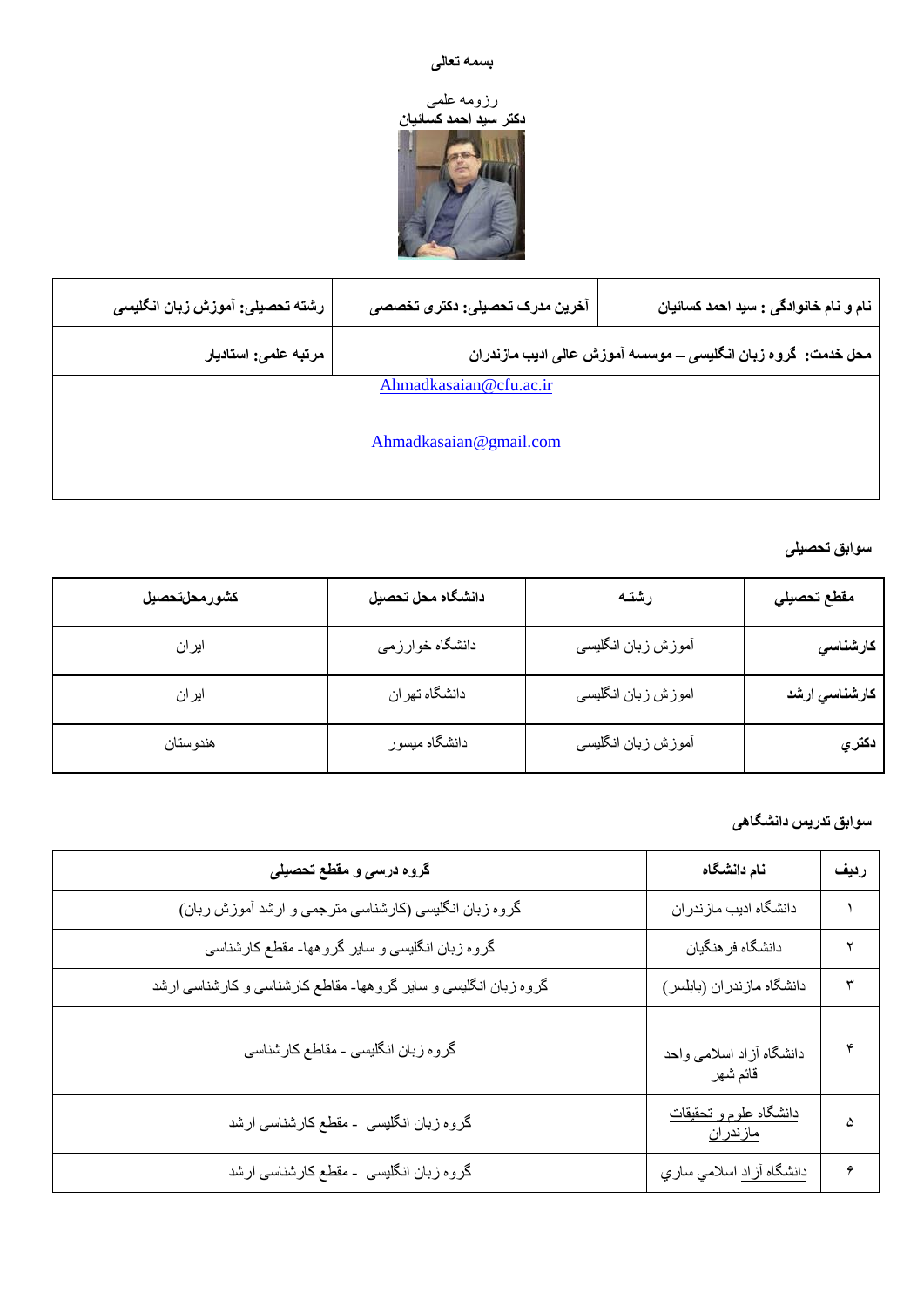# **سُاتق |پژٌَطی**

مقالات چاپ شده در مجلات تخصص*ی* 

|                                                               |                                                                                                             | تاريخ                                          |                                       | مشخصات<br>نشريه                             |                                                                             |            |                                                                                                 |                                                                                                                                              |           |
|---------------------------------------------------------------|-------------------------------------------------------------------------------------------------------------|------------------------------------------------|---------------------------------------|---------------------------------------------|-----------------------------------------------------------------------------|------------|-------------------------------------------------------------------------------------------------|----------------------------------------------------------------------------------------------------------------------------------------------|-----------|
| اسامی همکاران                                                 | ج-نعايه علمي معقبر                                                                                          | انتشار                                         | شعاره                                 | $\frac{1}{2}$                               | صفحات                                                                       | كشور       | نام نشریه                                                                                       | عنوا ن مقاله                                                                                                                                 | ر<br>اېقى |
| دكتر سيد احمد كسائيان<br>دکتر رانگاسوامی<br>سوباكر يشنا       | 1930-2940<br>ISSN                                                                                           | March<br>2011                                  | Vol.<br>11<br>No. 3                   | 201<br>$\mathbf{1}$                         | チドーンンン                                                                      | آمریکا     | Language<br>In India<br>Journal                                                                 | Standard English As A Fiat<br>Code And The Dwindling<br>Faith Behind It                                                                      |           |
| دكتر سيد احمد كسائيان<br>دکتر رانگاسوامی<br>سوباکریشنا        | 916-4742<br>916-4750<br>E-ISSN<br><b>NSSI</b>                                                               | March<br>2011                                  | Vol.<br>4,<br>No.<br>1:               | 201<br>1                                    | $YY - YY9$                                                                  | <b>NFT</b> | English<br>Language<br>Teaching<br>Journal In<br>Canada                                         | Iranian Parents' Resistance<br>to the Incompatible Aspects<br>of the Western Culture:<br>Implications for EFL<br><b>Material Development</b> |           |
| دكتر سيد احمد كسائيان                                         | ISSN 1930-<br>2940                                                                                          | May<br>2011                                    | 11:5                                  | 201<br>$\mathbf{1}$                         | デティードンド                                                                     | آمريکا     | Language<br>In India<br>Journal                                                                 | <b>Cultural Resistance Through</b><br><b>EFL Curriculum</b><br>Development: Three<br>Conditions for its<br>Sustainability                    |           |
| وحيده پيشوايي<br>سيد احمد كسائيان                             | ISSN 1805-3602                                                                                              | $Y \cdot Y$                                    | Vol.2<br>No.2<br>Speci<br>al<br>Issue | 201<br>$\overline{3}$                       | $\begin{array}{c}\n\bullet & -\vee\,\ast \\ \bullet & \bullet\n\end{array}$ | جمهوری چک  | European<br>Online<br>Journal<br>of Natural<br>and Social<br>Sciences                           | Design, Construction, and<br>Validation of a Critical<br>Pedagogy Attitude<br>Questionnaire in Iran                                          |           |
| مجید مظاه <i>ر ی</i> تهر ان <i>ی</i><br>دكتر سيد احمد كسائيان | ISSN:1925-931x                                                                                              | Accepted<br>$(24.10.2013)$ fo<br>r publication |                                       | $\mathbf{Y}$ . $\mathbf{Y}$<br>$\mathbf{r}$ |                                                                             | <b>NFT</b> | Journal of<br>Academic<br>and<br>Applied<br><b>Studies</b>                                      | The effect of ideology on<br>lexical choice                                                                                                  |           |
| مڑگان کبی <i>ر ی</i><br>دکتر  سید احمد کسائیان                | $\begin{array}{c} \text{ISSN 2230-9136} \\ \text{(PRINT)} \\ 2321\text{-}7170 \text{ (ONLINE)} \end{array}$ | VOLUME 4,<br><b>ISSUE 1</b>                    |                                       | FEBRUARY 2014                               | ブタン-ブタン                                                                     | هندوستان   | <b>ELT</b><br>$Voices -$<br>India<br>Internation<br>al Journal<br>For<br>Teachers<br>Of English | <b>Guided Task-Based</b><br>Planning and Writing<br>Fluency: A Case of Iranian<br>Lower-Intermediate EFL<br>Learners                         |           |
| دکتر شعبان بریمانی<br>دکتر سید احمد کسائیان                   | 4.6.1207-1213<br>doi:10.4304/tpls.                                                                          | Vol 4, No 6                                    |                                       | 201<br>$\overline{4}$                       | 207-1213                                                                    | فنلاند     | Theory and<br>Practice in<br>Language<br><b>Studies</b>                                         | On the Effects of Doing<br>CDA Term Projects on<br>Iranian Graduate TEFL<br><b>Students' Critical</b><br>Pedagogic Attitudes                 |           |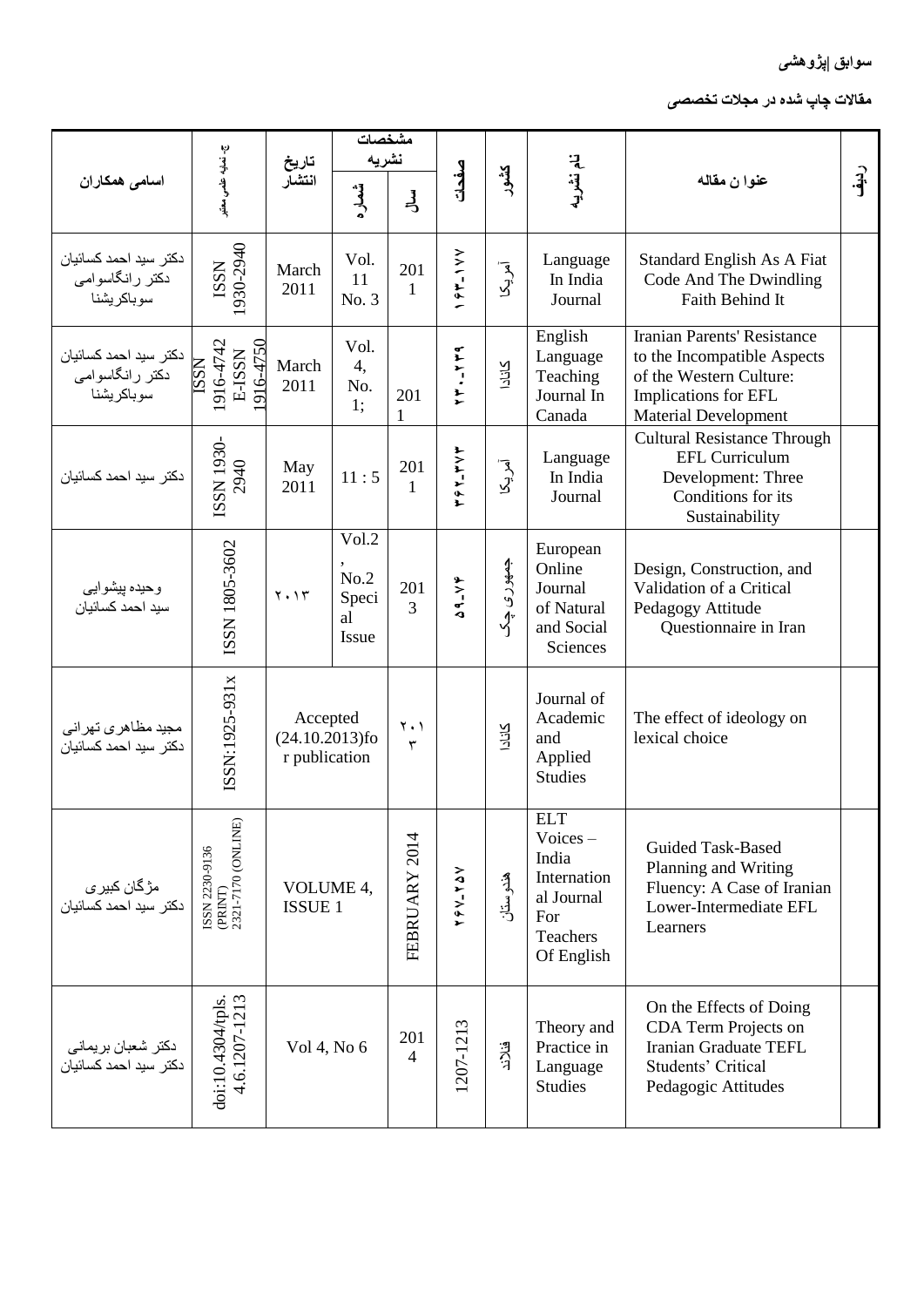| ' دكتر سيد احمد كسائيان<br>ر<br>مهدیه کو هستان نجفی | 8957<br>1805<br><b>ISSN</b> | $Vol$ , No $\delta$ | 201 | ೯<br>È | C۷<br>⊿∗ | Journal of<br>Advances<br>in English<br>Language<br>Teaching | <b>Investigating Two Aspects</b><br>of Teachers' Contribution to<br><b>Classroom Discourse across</b><br>Proficiency Levels:<br>Corrective Feedback and<br>Use of L1 |  |
|-----------------------------------------------------|-----------------------------|---------------------|-----|--------|----------|--------------------------------------------------------------|----------------------------------------------------------------------------------------------------------------------------------------------------------------------|--|
|-----------------------------------------------------|-----------------------------|---------------------|-----|--------|----------|--------------------------------------------------------------|----------------------------------------------------------------------------------------------------------------------------------------------------------------------|--|

#### مقاله چاپ شده در کتاب ویرایش شده

| اسامی همکاران                                           | تاريخ انتشار | نام انتشار ات                              | نام ویراستاران                                                                 | نام كتاب                                                                     | نام مقاله                                                                                       |
|---------------------------------------------------------|--------------|--------------------------------------------|--------------------------------------------------------------------------------|------------------------------------------------------------------------------|-------------------------------------------------------------------------------------------------|
| دكتر سيد احمد كسائيان<br>بر فسور رانگا سوامی سوباکریشنا | 2013         | Cambridge<br><b>Scholars</b><br>Publishing | S. Imtiaz<br>Hasnain,<br>Sangeeta<br>Bagga_Gupta<br>and<br>Shailendra<br>Mohan | Alternative<br>(Re)searching<br>Language,,<br>Culture,<br>$Identity, \ldots$ | Culture and Identity<br>Voices   Protection Vis-a-Vis ELT<br>Materials<br>Selection/Development |

## م<mark>قالات</mark> ارائه شده در سمینار های تخصص*ی* بین الملل*ی*

|                                                             |                                                                                                                             |       | محل و زمان برگزار ی |                      |                                                                                                                                                                  |
|-------------------------------------------------------------|-----------------------------------------------------------------------------------------------------------------------------|-------|---------------------|----------------------|------------------------------------------------------------------------------------------------------------------------------------------------------------------|
|                                                             | عنوان مقاله<br>اسامی همکاران                                                                                                |       | كشور                | زمان                 | عنوان همايش بين الملل <i>ي</i>                                                                                                                                   |
| دكتر سيد احمد كسائيان<br>برفسور رانگا سوامی<br>سو باكر يشنا | Episodic Paradigm                                                                                                           | عليگر | هندوستان            | فوريه<br>$Y \cdot Y$ | Worlds within Words<br>دنیای در ون و اژگان                                                                                                                       |
| دكتر سيد احمد كسائيان<br>پرفسور رانگا سوامی<br>سو باكر يشنا | Towards a Needs-Sensitive<br>Null Curriculum in ELT:<br>One Shoe Doesn't Fit All                                            | ميسور | هندوستان            | فوريه<br>$Y \cdot Y$ | The Sixth<br>International Multi-disciplinary<br>Conference on Knowledge in<br>the New Millinuim                                                                 |
| دكتر سيد احمد كسائيان<br>مهديه کو هستان نجفی                | <b>Investigating Iranian EFL</b><br>Teachers' Contribution to<br><b>Classroom Discourse across</b><br>Levels of Proficiency | مشهد  | ايران               | أبان<br>۱۳۹۲         | The 11 <sup>th</sup> TELLSI International<br>Conference<br>Professional Development in<br>Language Teacher Education<br>(PDLTE)<br>October 30 - November 1, 2013 |

**ترجمً کتة**

| اسامی همکاران                                                                                                                                                         | دفعه چاپ                 | تارخ آخرين<br>چاپ | تاريخ انجام | ناشر                     | عنوان كتاب                                                                                           |
|-----------------------------------------------------------------------------------------------------------------------------------------------------------------------|--------------------------|-------------------|-------------|--------------------------|------------------------------------------------------------------------------------------------------|
| علی بھر امی۔ معصومه میرز ایی<br>دمیریه – امیر  علی راسترو۔ <b>سید</b><br>ا <b>حمد کسائیان</b> ۔ فرامرز حسینی –<br>اسماعيل لولويي- مهدي اقاجان –<br>سيد رضا موسوى مقدم | پنجم<br>$\Delta$<br>نسخه | 159.              | 1555        | انتشارات ر هنما<br>تهران | فر هنگ سده انگلیسی — فار سی<br>ر هنما<br>ISBN 964-367-1430-7<br>۰۰۲ اصفحه                            |
| علی بھرامی – امیر علی راسترو۔<br>س <b>ید احمد کسائیان</b> - فرامرز حسینی<br>ــ اسماعيل لولويي- مهدي اقاجان ــ<br>سيد رضا موسوى مقدم                                   | چاپ چهار م               | 179.              | 1549        | انتشارات ر هنما<br>تهران | فر هنگ فر انسه به فار سی<br>ر هنما(یکی از هشت مترجم)<br>ISBN 964-6951-29-5<br>۱٦٢٠ صفحه<br>$\bullet$ |
|                                                                                                                                                                       |                          | زير چاپ           |             | انتشارات ر هنما          | علم گفتگو با خود<br>$\bullet$                                                                        |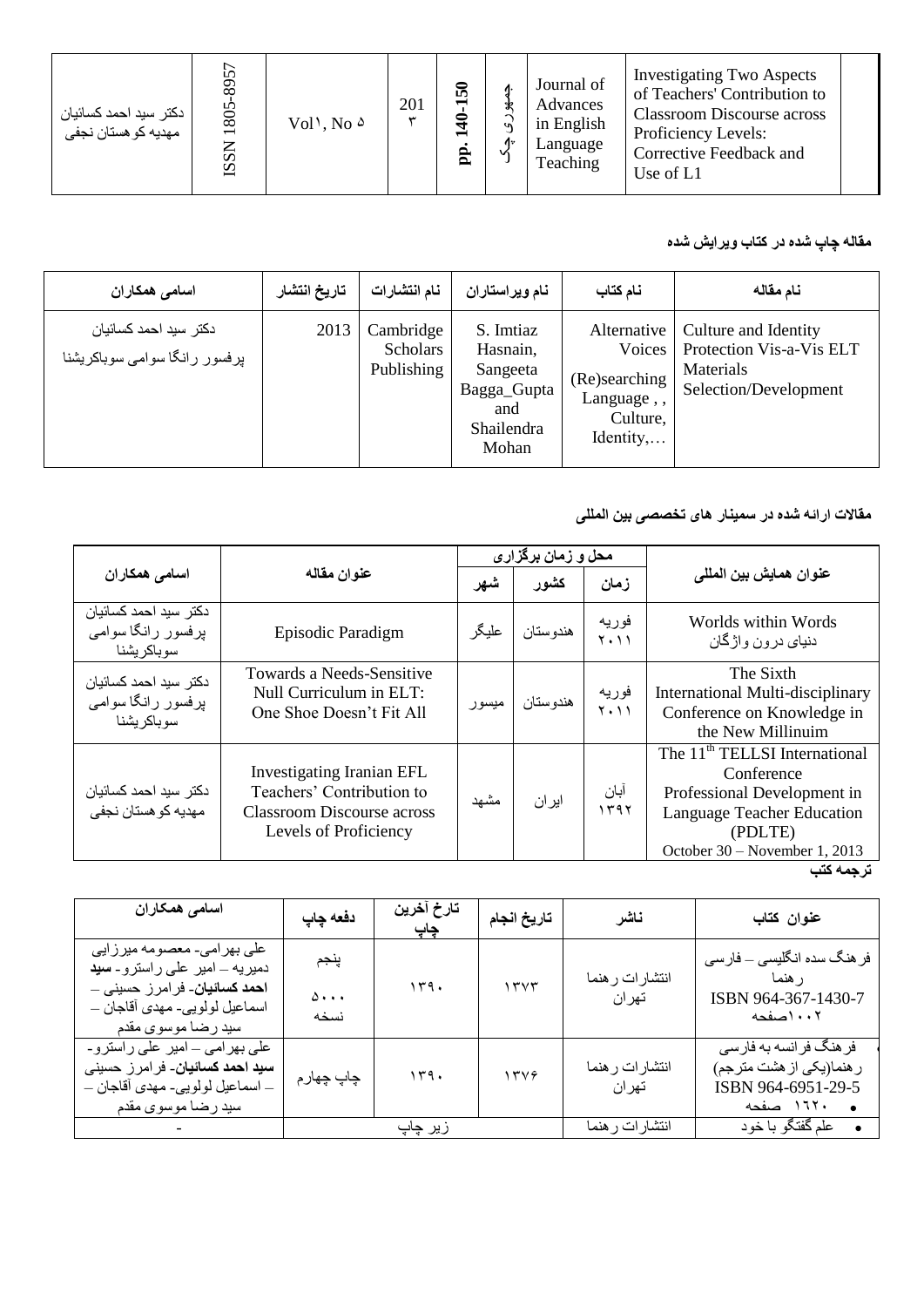| دانشگاه محل تحصيل<br>دانشجو | نام دانشجو                  | تاريخ دفاع | مقطع تحصيلى           | عنوان  يايان نـامـه / رسـالـه                                                                                                                                                                   |
|-----------------------------|-----------------------------|------------|-----------------------|-------------------------------------------------------------------------------------------------------------------------------------------------------------------------------------------------|
| علوم و تَحقيقات<br>مازندران | ليلا ضر غامي                | شهريور ۹۱  | كارشناسي ارشد         | The Effect of Story telling on Iranian EFL<br>learners' vocabulary and grammar learning                                                                                                         |
| علوم و تحقیقات<br>مازندران  | سارا نخبه روستا             | شهريور ۹۱  | كارشناسي ارشد         | The effect of teaching reading strategies on<br>Iranian creading self-efficacy of advance<br><b>EFL</b> students                                                                                |
| علوم و تحقیقات<br>مازندران  | مجيد مظاهري                 | بهمن ۹۱    | كارشناسي ارشد         | Lexical Choice and Ideology: A Critical<br>discourse analysis of two TV Series                                                                                                                  |
| علوم و تحقیقات<br>مازندران  | وحيده بيشوايي               | بهمن ۹۱    | كارشناسي ارشد         | Iranian English Teachers' Awareness of<br>and AttitudeToward the Concept of<br>Critical Pedagogy                                                                                                |
| علوم و تحقیقات<br>مازندران  | مهديه كو هستان<br>نجفى      | بهمن ۹۱    | كارشناسي ارشد         | Investigating Iranian EFL<br>Teachers' Contribution to Classroom<br>Discourse across Levels of Proficiency                                                                                      |
| علوم و تحقیقات<br>مازندران  | اعظم ملكى                   | تیر ۹۲     | كارشناسي ارشد         | The Effect of centralized testing on the<br>possible tension between coverage<br>objectives and mastery objectives                                                                              |
| علوم و تحقیقات<br>مازندران  | مجيد رسالتي                 | تیر ۹۲     | كارشناسي ارشد         | The effect of Critical topic-based<br>discussions on Iranian EFL learners'<br>Critical attitudes                                                                                                |
| علوم و تحقیقات<br>مازندران  | مجتبى نادر ي                | بهمن 92    | كارشناسى ارشد         | On the relationship between teacher belief<br>and teacher practice                                                                                                                              |
| علوم و تحقیقات<br>مازندران  | حوريه صادقي<br>مقدم         | بهمن 92    | كارشناسي ارشد         | On the efficiency and acceptability of<br>classroom discourse analysis as a<br>classroom observation method                                                                                     |
| علوم و تحقیقات<br>مازندران  | نفيسه صادقى                 | بهمن 92    | كارشناسي ارشد         | The effects of linguistic enrichment of the<br>institute environments on Iranian<br>intermediate EFL learners' peripheral<br>learning of vocabulary, idiomatic<br>expressions and phrasal verbs |
| علوم و تحقیقات<br>مازندران  | مارال بالا رستاقي           | بهمن 92    | كارشناس <i>ی</i> ارشد | An investigation of the possible causes of<br>tensions between coverage objectives and<br>mastery objectives                                                                                    |
| علوم و تحقیقات<br>مازندران  | ثمر السادات<br>طباطبايي     | بهمن 92    | كارشناسى ارشد         | A comparative study of Iranian EFL<br>learners' performance on different<br>listening tasks across proficiency levels                                                                           |
| علوم و تحقیقات<br>مازندران  | مڑگا <i>ن</i> کبیر <i>ی</i> | بهمن 92    | كارشناسى ارشد         | Guided Task-Based Planning and<br>Writing Fluency: A Case of Iranian<br>Lower-Intermediate EFL Learners                                                                                         |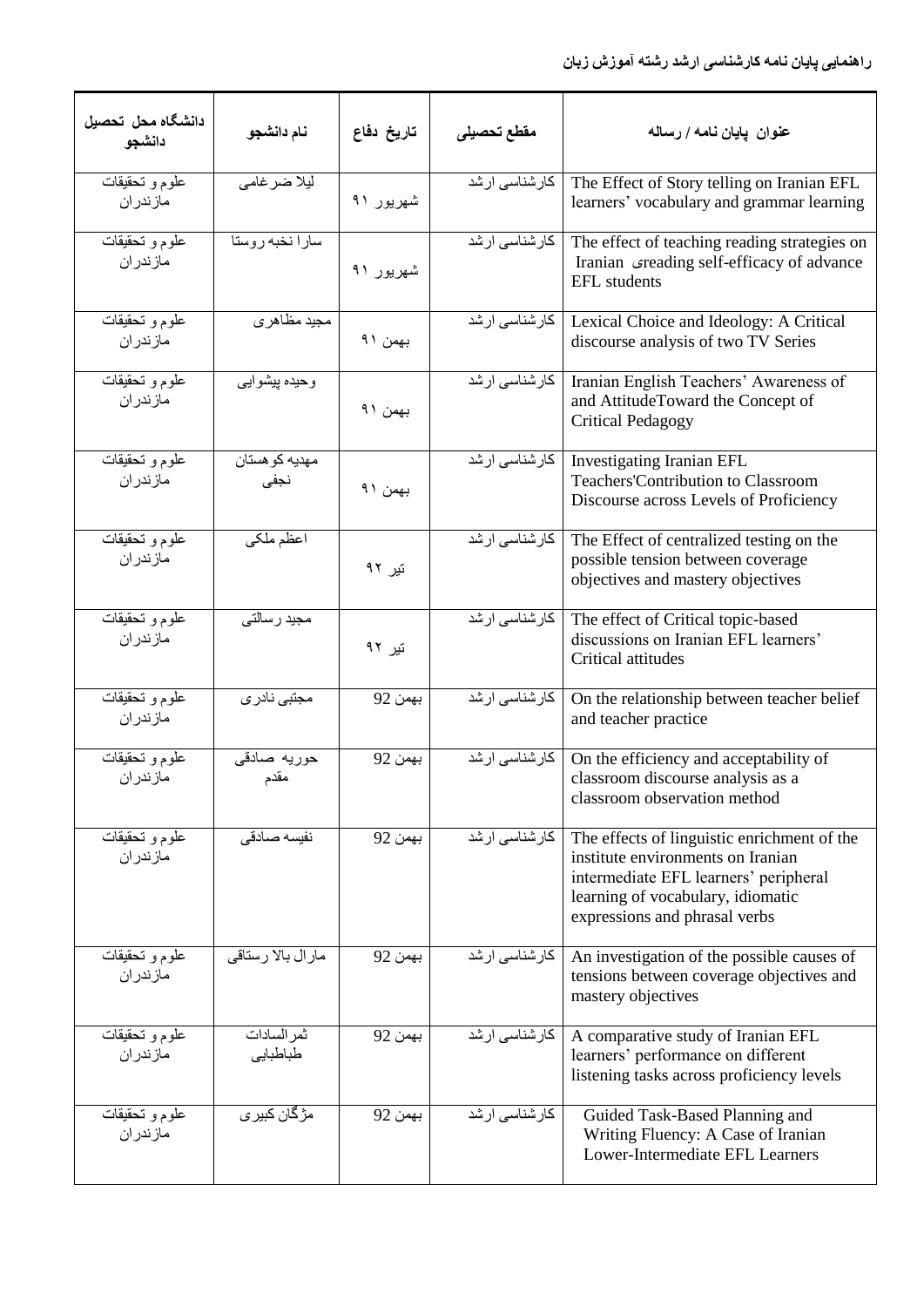#### **مطاَري پایان وامً کارضىاسی ارضس رضتً آمُزش زتان**

| دانشگاه محل<br>تحصيل دانشجو | نام دانشجو                                 | تاريخ دفاع | مقطع تحصيلى   | عنوان  يايان نامه / رساله                                                                                                      |
|-----------------------------|--------------------------------------------|------------|---------------|--------------------------------------------------------------------------------------------------------------------------------|
| دانشگاه مازندر ان           | ز هر ه أهنگر دار اببي                      | بهمن ۹۱    | كارشناسي ارشد | Investigating the Effectiveness of Content-<br>Based (Form-Focused/Non Form-Focused)<br>Instruction in the Iranian EFL Context |
| دانشگاه ماز ندر ان          | سید امین مختا <i>ر ی</i><br>سنگد <i>هی</i> | بهمن ۹۱    | كارشناسي ارشد | The investigation of the backwash effects<br>of school leaving tests on high school<br>teachers                                |
| دانشگاه ماز ندر ان          | محمد جواد يعقوبي                           | بهمن ۹۱    | كارشناسي ارشد | The Effect of Extensive Reading Coupled<br>with Production-based language activities<br>on Iranian Advanced Learners Writing   |

#### عضویت در شوراها و کمیته ها*ی* پژّوه*شی*

| تاريخ پايان<br>فعاليت | تاريخ شروع<br>فعاليت | عنوان فعاليت                                                                                 | رديف           |
|-----------------------|----------------------|----------------------------------------------------------------------------------------------|----------------|
| 1591                  | ۱۳۹۴                 | رئیس شورای پژوهشی دانشگاه فر هنگیان مازندر ان                                                |                |
| 159V                  | 1790                 | عضو شورای پژوهشی اداره کل أموزش و پرورش مازندران                                             | $\mathfrak{D}$ |
| ۱۳۹۱                  | 149.                 | عضویت در شورای پژوهشی دانشگاه آزاد اسلامی واحد علوم و<br>تحقيقات ماز ندر ان                  |                |
| 1191                  | 149.                 | عضو كميته تخصصيي كروه أموزش زبان انكليسي دانشكاه أزاد<br>اسلامي واحد علوم و تحقيقات مازندران |                |

# **زاَری مقاالت عهمی**

| تاریخ شروع و خاتمه همکاری | كشور محل انتشار | نام مجله                                                   | عنوان فعاليت                                |
|---------------------------|-----------------|------------------------------------------------------------|---------------------------------------------|
| ابتدای تاکنون ۲۰۱۳        | کشور چک         | Journal of Advances in<br><b>English Language Teaching</b> | داوري مقالات علمي ارسالي جهت<br>چاپ در مجله |